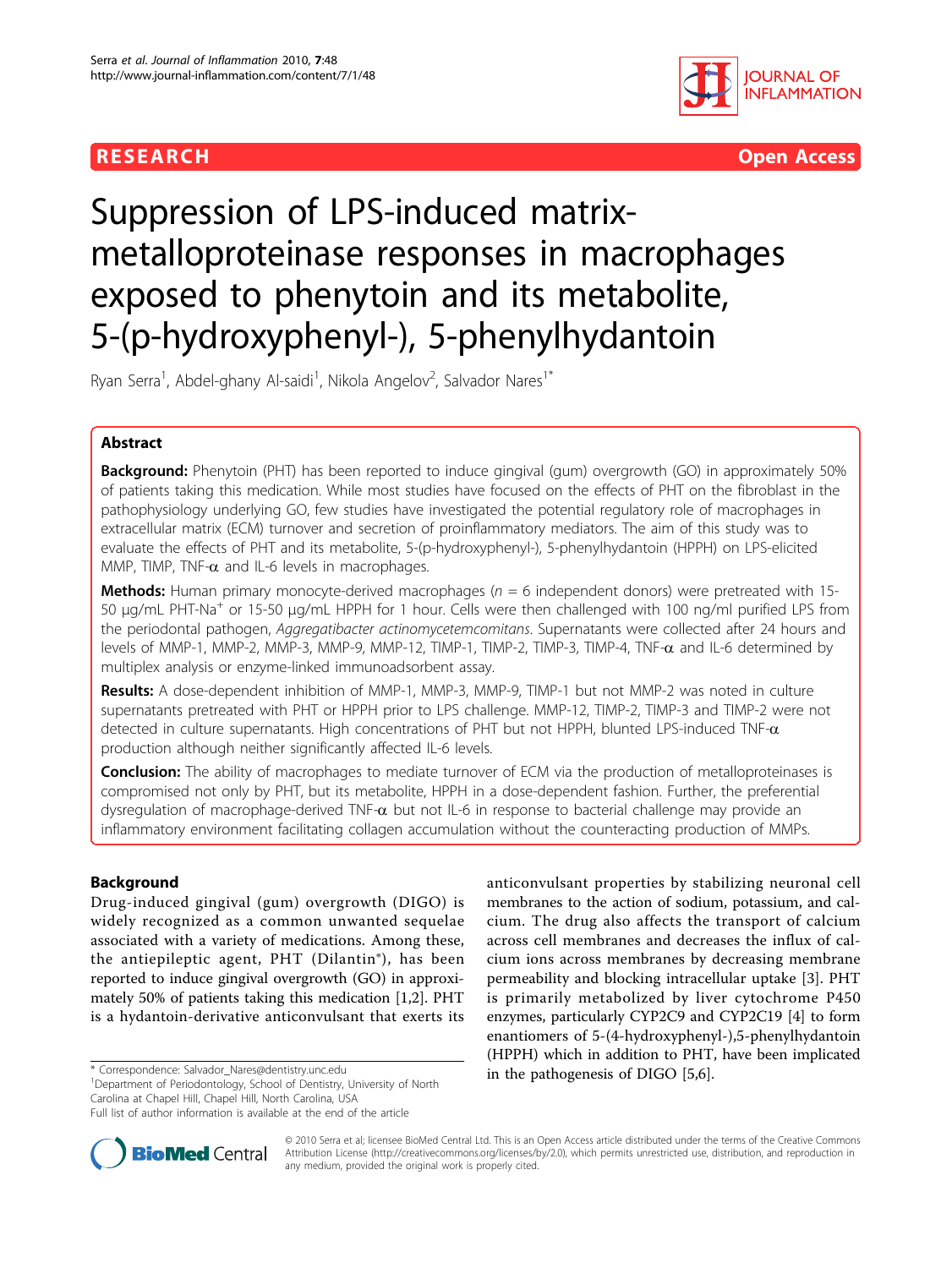While most studies have focused on the role of the fibroblast [\[7](#page-7-0)-[10\]](#page-7-0), it is likely that other cells contribute to the pathogenesis of DIGO. In particular, tissue macrophages, present in elevated numbers within gingival tissues, possibly in response to accumulation of the plaque biofilm [[2](#page-7-0),[11](#page-8-0)], may play a role in pathogenesis. These long-lived, multifaceted cells, strategically poised along portals of entry, perform numerous functions of vital importance to the host. In addition to their key role in immunity [[12](#page-8-0)], the macrophage is recognized as the major mediator of normal connective tissue turnover and maintenance, as well as for orchestrating repair during wound healing [[13-18](#page-8-0)]. It has a dualistic role to receive, amplify, and transmit signals to fibroblasts, endothelial cells, and vascular smooth muscle cells by producing pro-inflammatory and catabolic cytokines. However, during tissue turnover and wound healing it secretes anabolic peptide growth factors [[12](#page-8-0)]. Given this duality of function, any perturbation can lead to pathological processes. We have demonstrated that the clinical presentation of PHT-induced gingival overgrowth is associated with a specific macrophage phenotype characterized by high expression levels of IL-1 $\beta$  and PDGF-B [\[11,19](#page-8-0)] suggesting that this drug-induced macrophage phenotype could contribute to the pathogenesis of DIGO. These cellular attributes might explain the dichotomy of the lesion where there is both periodontal inflammation typically associated with connective tissue catabolism paradoxically juxtaposed with gingival overgrowth,- a clear anabolic signal of wound repair and regeneration.

As tissue homeostasis requires the proper balance of metabolism and catabolism, it is possible that macrophage-derived cytokines, MMPs and TIMP levels are altered in response to PHT and HPPH. Here we investigated the effects of these agents on production of MMPs, TIMPs, and pro-inflammatory cytokines in human monocyte-derived macrophages and report that indeed, PHT and HPPH significantly modulate macrophage MMP and cytokine protein levels in response to purified LPS from the periodontal pathogen, Aggregatibacter actinomycetemcomitans.

# Methods

# Monocyte isolation and macrophage differentiation

Peripheral blood mononuclear cells were obtained from commercially-available buffy coats (Oklahoma Blood Institute, Oklahoma City, OK, USA) derived from healthy donors by density gradient centrifugation using Ficoll-paque (Amersham, Uppsala, Sweden). Six independent cultures were obtained from 6 independent donors. Monocytes were isolated using CD14 MicroBeads (Miltenyi Biotec, Auburn, CA, USA) according to manufacturer's instructions and cultured as previously described [[12,20,21\]](#page-8-0). Briefly, isolated monocytes were plated onto duplicate 12-well tissue culture-treated plates (BD Biosciences, San Jose, CA, USA) at a density of  $5 \times 10^5$  cells/cm<sup>2</sup> in serum-free DMEM with L-glutamine (Cellgro, Manassas, VA, USA) containing 50 μg/ mL gentamicin (Sigma, St. Louis, MO, USA) at 37 C, 5% CO2 to promote monocyte attachment. After 2 hours, heat-inactivated fetal bovine serum (FBS, Invitrogen, Carlsbad, CA, USA) was added to a final concentration of 10%. Cells were >95% CD14+ as determined by FACS analysis (data not shown) prior to culture.

# Macrophage stimulation

After 5 days, the media and non-adhered cells were removed and replaced with complete media (DMEM, 10% FBS, gentamicin) and incubated at 37 C, 5%  $CO<sub>2</sub>$ . Media was replaced every 2 days. Experiments were initiated upon confirmation of macrophage differentiation after 7 days in culture [[12](#page-8-0),[20](#page-8-0),[21](#page-8-0)]. Macrophages were used between day 7 and 10 and pretreated with either: 1) 15 μg/mL of PHT-Na+ (Sigma), (serum levels,  $[22-24]$  $[22-24]$  $[22-24]$  $[22-24]$ , 2) 50 μg/mL PHT-Na+ (high dose), 3) 15 μg/ mL PHT metabolite (Sigma), (5-(4'-hydroxyphenyl),5 phenylhydantoin, HPPH), or 4) 50 μg/mL HPPH for 1 hour. Untreated cells served as control cultures. Stock solutions of PHT-Na+ (150 mg/mL) were made in sterile deionized water while HPPH (150 mg/mL) solutions were made in DMSO. Each stock solution was further diluted prior to use. The total concentration of DMSO in cultures was always less than 0.05%. DMSO concentrations less than 0.1% have been reported not to affect cellular viability and function [[25,26](#page-8-0)]. Nevertheless, we confirmed these findings in preliminary studies exposing macrophage cultures to 0.05% DMSO (data not shown). To induce production of MMPs and proinflammatory cytokines, macrophages were challenged with 100 ng/ mL purified LPS from the Gram-negative, periodontal pathogen, Aggregatibacter actinomycetemcomitans (A. actinomycetemcomitans (Aa), serotype b, strain Y4, a kind gift from K. L. Kirkwood, University of South Carolina, USA) for 24 hours. Isolation and purification of Aa LPS has been previously described [[27\]](#page-8-0). Previous studies have demonstrated that LPS from this organism is capable of inducing MMP and TIMP production [\[28](#page-8-0)-[30](#page-8-0)] and our preliminary studies determined that this concentration of LPS was capable of significantly inducing TNF- $\alpha$  levels in human primary macrophages and THP-1 cells induced for macrophage differentiation (data not shown).

# MMP, TIMP protein assays

After 24 hours, the media was collected, spun at  $12,000 \times$ g, transferred to fresh tubes and stored at -80 C until further use. Quantification of supernatant MMP and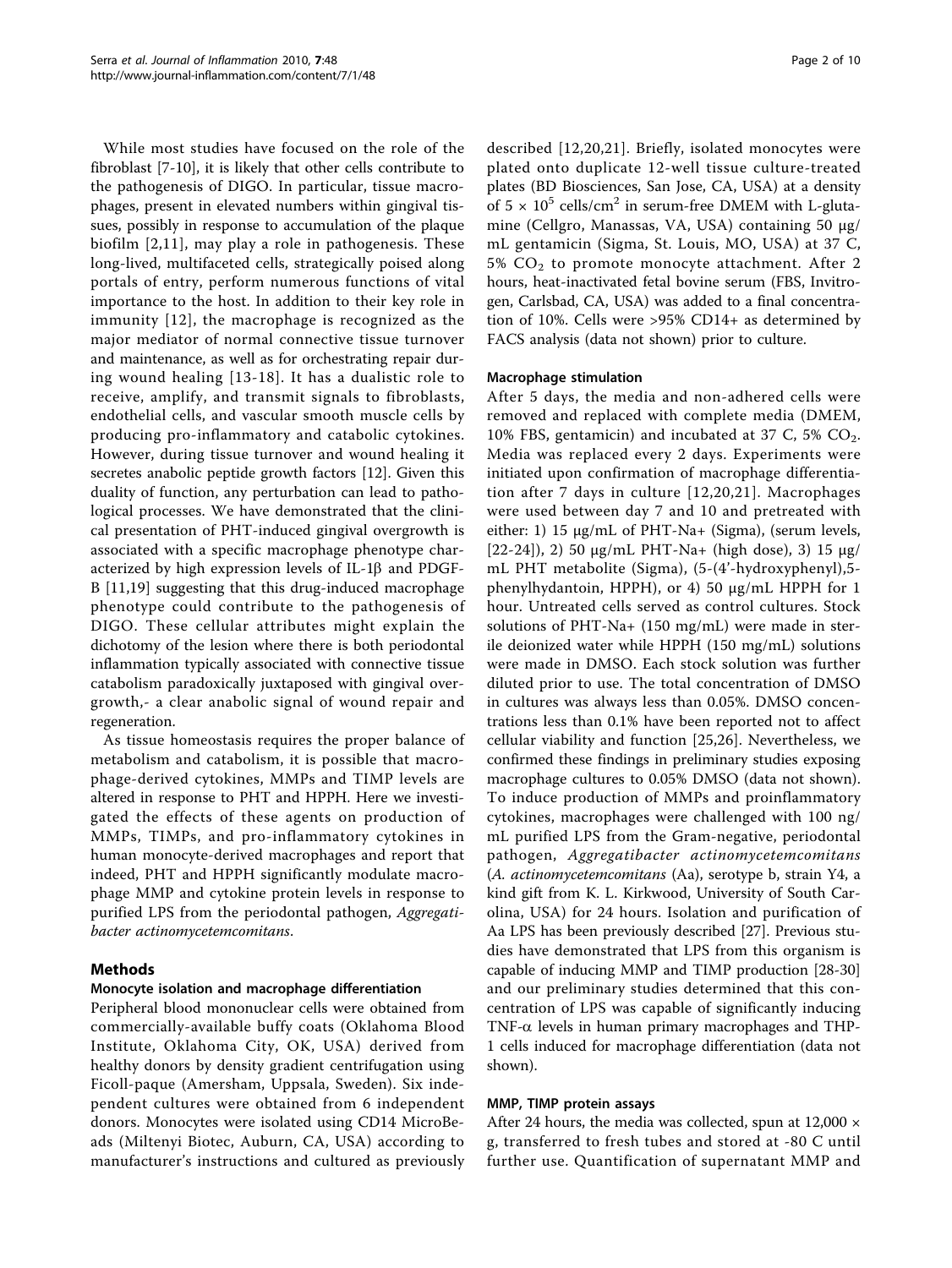TIMP levels were determined using the Luminex 100 System (Luminex Co., Austin, TX, USA) and the Fluorokine MAP Multiplex Human MMP Panel and the Fluorokine MAP Human TIMP Multiplex Kit, respectively according to the manufacturer's instructions (both from R & D, Minneapolis, MN, USA). These kits measure levels of pro-, mature, and TIMP complexed MMPs. Six independent experiments were performed from cells derived from 6 different donors. The assays were performed in 96-well plates, as previously described [[20\]](#page-8-0). For MMP determination, microsphere beads coated with monoclonal antibodies against MMP-1, MMP-2, MMP-3, MMP-9, MMP-12 were added to the wells. For TIMP determination, microsphere beads coated with monoclonal antibodies against TIMP-1, TIMP-2, TIMP-3, and TIMP-4 were added to the wells of a separate plate. To remain below the upper level of quantitation, samples containing LPS were diluted 10-fold prior to analysis. This dilution factor was based on our preliminary studies. Samples and standards were pipetted into wells, incubated for 2 hours with the beads then washed using a vacuum manifold (Millipore Corporation, Billerica, MA USA). Biotinylated secondary antibodies were added and incubation for 1 h. The beads were then washed and incubated for an additional 30 minutes with streptavidin conjugated to the fluorescent protein, R-phycoerythrin (streptavidin/R-phycoerythrin). The beads were washed and analyzed (a minimum of 50 per analyte) using the Luminex 100 system. The Luminex 100 measures the amount of fluorescence associated with R-phycoerythrin, reported as median fluorescence intensity of each spectral-specific bead allowing it to distinguish the different analytes in each well. The concentrations of the unknown samples (antigens in macrophage supernatants) were estimated from the standard curve using a third-order polynomial equation and expressed as pg/mL after adjusting for the dilution factor. Samples below the detection limit of the assay were recorded as zero. The minimum detectable concentrations for the assays were as follows: MMP-1: 4.4 pg/mL, MMP-2: 25.4 pg/mL, MMP-3: 1.3 pg/mL, MMP-9: 7.4 pg/mL, TIMP-1: 1.54 pg/mL, TIMP-2: 14.7 pg/mL, TIMP-3: 86 pg/mL and TIMP-4: 1.29 pg/mL. All values were standardized for total protein using the Bradford assay (Pierce, Thermo Scientific, Rockford, IL, USA) according to manufacturer's instructions. Briefly, culture supernatants were mixed with assay reagent and incubated for 10 minutes at room temperature in 96 well plates. Bovine serum albumin (BSA, Invitrogen) was used as a standard. The absorbance at 595 nm was read using a SpectraMax M2 microplate reader (Molecular Devices, Sunnyvale, CA, USA). Values obtained from untreated control cultures were arbitrarily used as a baseline measure. The ratio, (control)/(supernatant protein value) was used to normalize each sample based on total protein.

# Cytokine assays

After 24 hours, supernatants ( $n = 6$  independent donors) were collected and levels of TNF- $\alpha$  and IL-6 determined by ELISA (RayBiotech, Norcross, GA, USA) according to manufacturer's instructions. The absorbance at 450 nm was read using a SpectraMax M2 microplate reader (Molecular Devices) with the wavelength correction set at 550 nm. The rated sensitivities of the commercial ELISA kits was 15 pg/mL for TNF- $\alpha$ and 6 pg/mL for IL-6. Values were standardized for total protein using the Bradford assay as described above.

# Cell viability assays

Viability of macrophages was evaluated using the CellTiter 96 AQueous One Solution Cell Proliferation Assay [3-(4,5-diethylthiazol-2-yl)-5-(3-carboxymethoxyphenyl)- 2-(4-sulfophenyl)-2H-tetrazolium, inner salt, MTS] assay according to the manufacturer's protocol (Promega, Madison, WI, USA). This colorimetric method can be used to determine the number of viable cells in proliferation or to evaluate cytotoxicity. Briefly, macrophages were cultured in triplicate in 96-well plates and treated with PHT, HPPH and LPS as described above. Unstimulated cells served as control cultures. After 24 h, the cells were incubated with MTS for 2 h at 37 C, 5%  $CO<sub>2</sub>$ . The absorbance was read at 490 nm using a microplate reader.

#### Statistical analysis

Data were analyzed using a hierarchical multiple regression approach relative to LPS, drug and dose. The first tier sought to establish the validity of the positive control, LPS vs the negative control group. The second tier of this analysis was aimed at determining whether PHT or HPPH have an effect on MMP, TIMP, TNF- $\alpha$  and IL-6 levels. Finally, the third tier sought to contrast dose and compare one drug with another. Data were expressed as mean ± SEM and compared using a twotailed Student'<sup>s</sup> t test for correlated samples (GraphPad Prism, GraphPad Software, La Jolla, CA, USA). Results were considered statistically significant at  $p < 0.05$ .

#### Results

# PHT and HPPH inhibit LPS-induced supernatant levels of MMP-1, MMP-3, MMP-9, and TIMP-1 in a dose dependent manner

To evaluate the effects of PHT and its metabolite, HPPH on macrophage MMP and TIMP levels, human monocyte-derived macrophages were pretreated for 1 hour with either 15 μg/mL or 50 μg/mL of these agents prior to challenge with LPS. Previous studies have determined that PHT plasma levels of 10-20 μg/mL are necessary to effectively maintain effective seizure control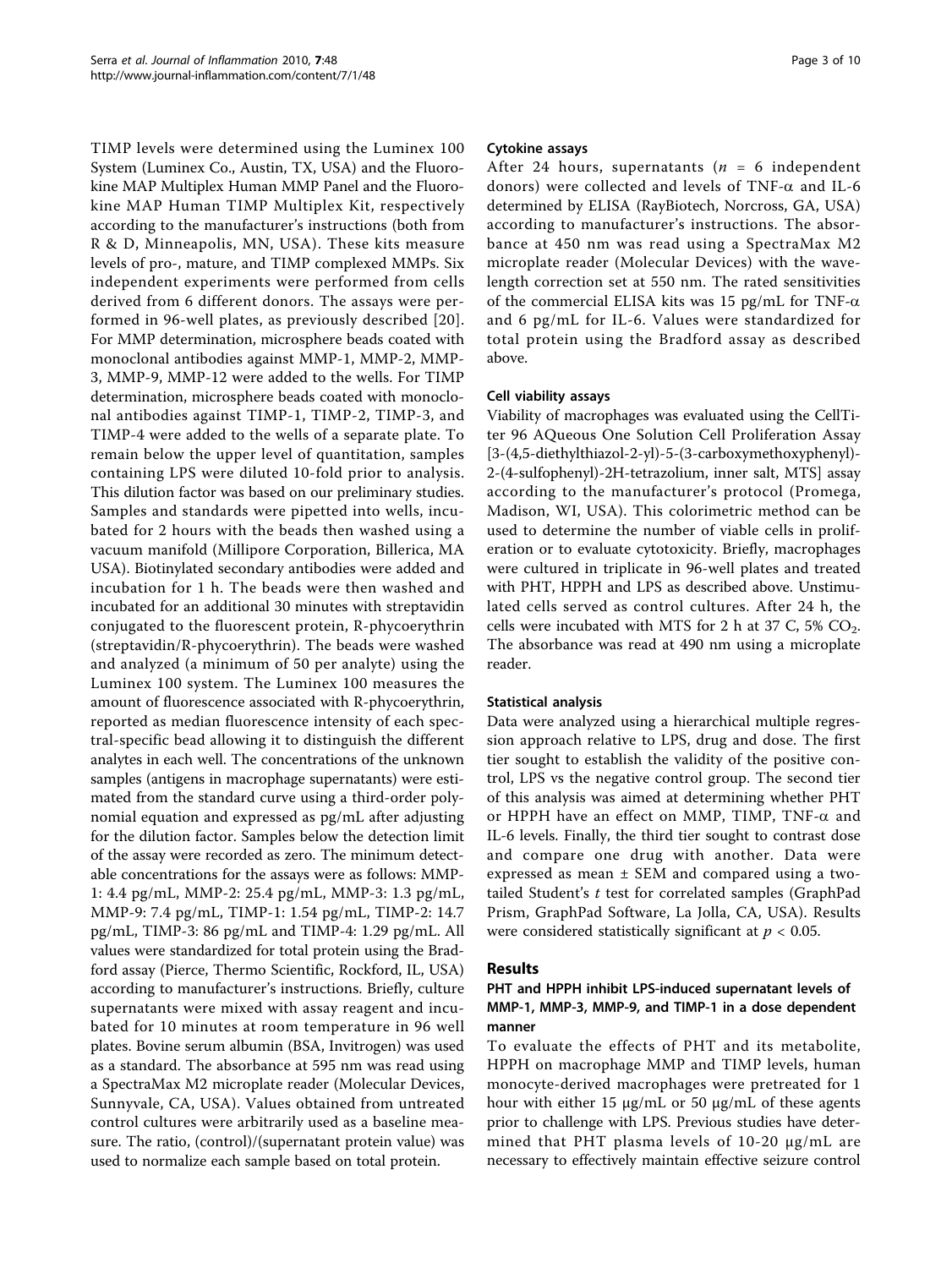<span id="page-3-0"></span>[[22-24](#page-8-0)]. Thus, the concentrations used in our study represent therapeutic as well as elevated levels of PHT permitting the evaluation of dose on MMP and TIMP production. To rule out the possibility that differences in supernatant levels of these readouts were due to decreased cell viability, we performed a viability assay on cells cultured in each condition. No significant differences were noted in the viability of cells exposed to LPS and either dose of PHT, HPPH, PHT/LPS or HPPH/ LPS as determined by MTS assay. Further, we standardized the results of each analyte to total protein concentration for each condition using a Bradford assay. No differences were noted for any analyte examined in conditioned media from macrophage cultures treated with PHT or HPPH alone compared to control cultures ( $p >$ 0.05). As expected, LPS markedly induced supernatant MMP-1, MMP-3, MMP-9, TIMP-1 but not MMP-2 levels in our 6 independent cultures after a 24 hour exposure (Fig. 1A-D). Compared to untreated control cultures, LPS significantly increased secretion of MMP-1 despite the presence of either PHT or HPPH at any dose. This was similarly observed for MMP-3 levels with the exception of cultures pretreated with 15 μg/mL HPPH which despite elevated levels, did not reach statistical significance ( $p > 0.05$ ). In contrast, exposure of macrophages to 50 μg/mL of either PHT or HPPH prior to LPS stimulation prevented a significant increase in MMP-9 and TIMP-1 (Fig. 1D and Fig. [2\)](#page-4-0). Levels of



metalloproteinase-3, and (D) matrix metalloproteinase-9 in conditioned medium from macrophage cultures. Primary human monocytederived macrophages (n=6 independent cultures) were pretreated with phenytoin or HPPH (15 μg/mL and 50 μg/mL) for 1 hour prior to challenge with 100 ng/mL A. actinomycetemcomitans LPS and the levels of matrix metalloproteinase-1, matrix metalloproteinase-2, matrix metalloproteinase-3, and matrix metalloproteinase-9 measured after 24 hours in conditioned media by multiplex analysis. MMP-1, matrix metalloproteinase-1; MMP-2, matrix metalloproteinase-2; MMP-3, matrix metalloproteinase-3; MMP-9, matrix metalloproteinase-9; CON, control; PHT, phenytoin; HPPH, 5-(4-hydroxyphenyl-),5- phenylhydantoin; LPS, lipopolysaccharide. Compared to CON, # p<0.05, ## p<0.01, ### p<0.001, compared to LPS, \* p<0.05, \*\* p<0.01, \*\*\* p<0.001. Student t-test, n=6 independent donors.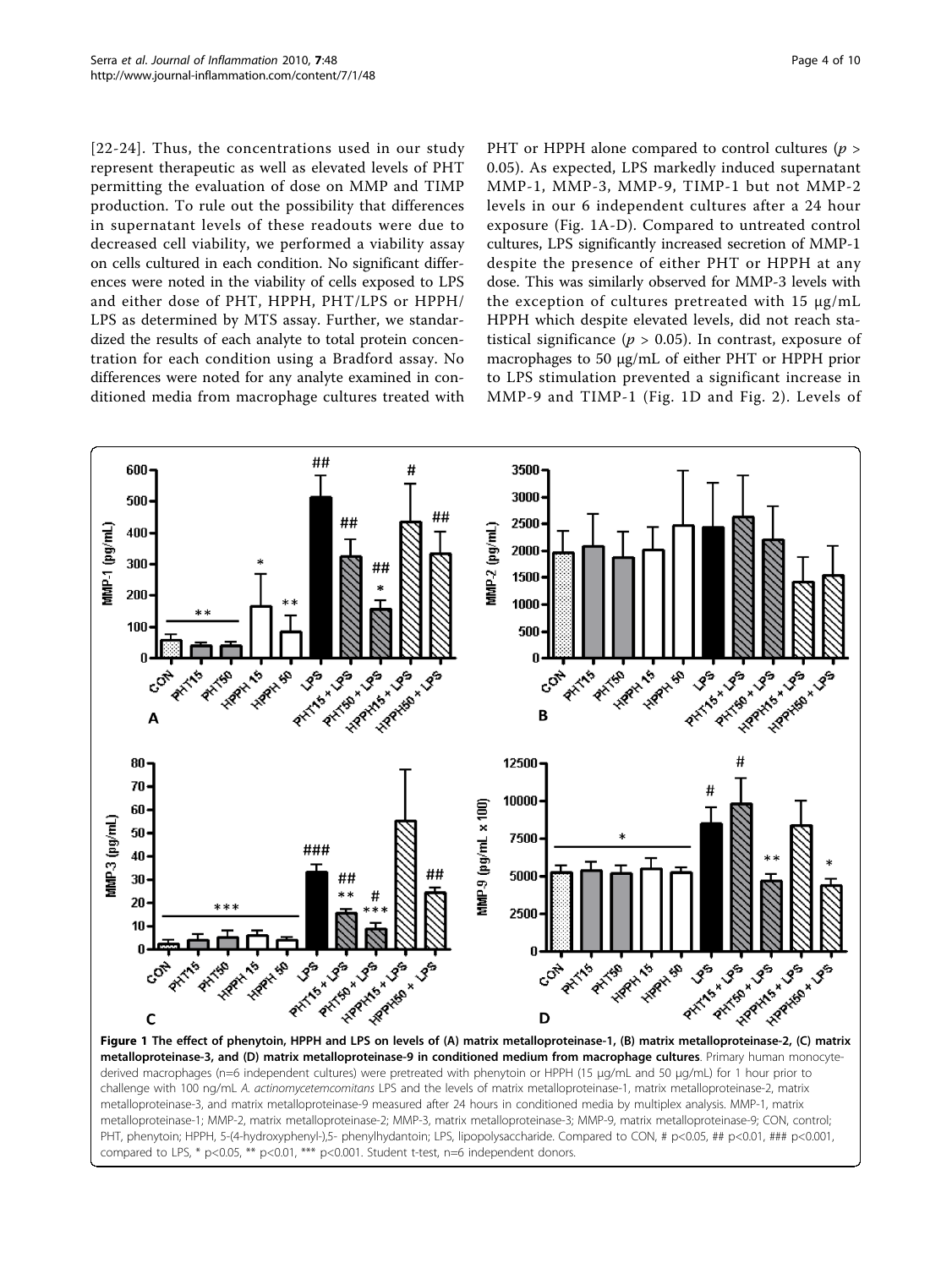<span id="page-4-0"></span>MMP-9 and TIMP-1 remained near control levels despite the potent proinflammatory challenge thus demonstrating the ability of these agents to alter macrophage function. Compared to LPS alone, pretreatment with 50 μg/mL PHT significantly blunted LPS-induced levels of MMP-1 ( $p < 0.05$ ). In cultures pretreated with 50 μg/mL HPPH, MMP-3 levels were not significantly different compared to LPS-only treated cultures ( $p >$ 0.05) although the trend for reduced supernatant levels of MMP3 was evident. However, exposure of macrophages to either 15 μg/mL or 50 μg/mL PHT prior to LPS stimulation significantly blunted supernatant MMP-3 levels ( $p < 0.01$  and  $p < 0.001$ , respectively, Fig. [1C](#page-3-0)) compared to LPS-only treated cultures. Interestingly, a trend for higher levels of MMP-1 were noted in cultures treated with HPPH while MMP-3 levels were slightly elevated in cultures treated with either PHT and HPPH although neither reached statistical significance ( $p >$ 0.05) (Fig. [1, A, C\)](#page-3-0).

Elevated levels (50 μg/mL) of PHT or HPPH significantly reduced MMP-9 and TIMP-1 levels compared to LPS-only treated cells (Fig. [1D](#page-3-0) and Fig. 2). The levels of these analytes remained near control values despite LPS challenge. Interestingly, HPPH but not PHT was associated with reduced levels of MMP-2 compared to LPS only, but this relationship was not statistically significant. MMP-12 and TIMPs-2-4 remained below levels of detection in all groups and cultures.

# Supernatant levels of TNF- $\alpha$  but not IL-6, is decreased in response to PHT

At 24 hours, supernatant levels of TNF- $\alpha$  and IL-6 were significantly increased by LPS compared to untreated controls ( $p < 0.001$ ). Similar to MMP and TIMP levels, no significant differences in TNF- $\alpha$  and IL-6 levels were observed in supernatants exposed to either 15 or 50 μg/mL PHT and HPPH alone compared to untreated cultures although a trend for decreased levels of TNF- $\alpha$  was evident (Fig [3A\)](#page-5-0). However, macrophage cultures pretreated with 50 μg/mL PHT prior to challenge with LPS showed a significant ( $p < 0.05$ ) decrease in TNF- $\alpha$  levels compared to LPS only treated cultures. No difference was noted for 15 μg/mL of PHT or HPPH at either concentration (Fig. [3A](#page-5-0)). Regardless of dosage, pretreatment with PHT or HPPH prior to LPS challenge had no significant effect  $(p > 0.05)$  on IL-6 secretion when compared to LPS only treated cultures.

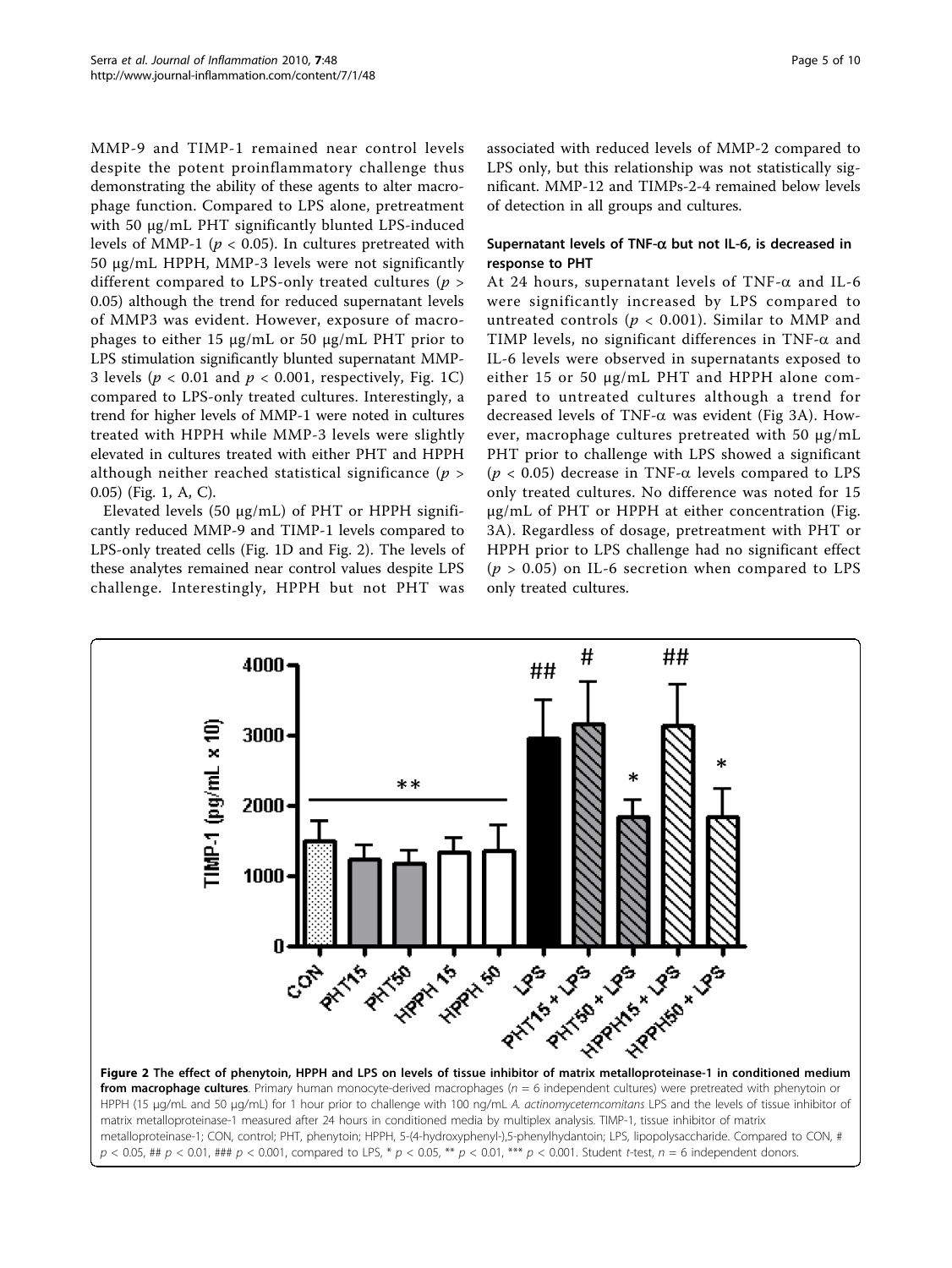<span id="page-5-0"></span>

## **Discussion**

Macrophages are involved in a remarkably diverse array of homeostatic processes of vital importance to the host. In addition to their critical role in immunity [[12\]](#page-8-0), macrophages are also widely recognized as ubiquitous mediators of cellular turnover and maintenance of extracellular matrix homeostasis [\[13-18\]](#page-8-0). However, beyond their essentiality in immunity and tissue homeostasis, the macrophage has also been implicated in the evolution of periodontal pathological processes including periodontal disease and DIGO [[11,19](#page-8-0),[20](#page-8-0),[31,32](#page-8-0)]. This investigation posited that macrophage-derived expression of proinflammatory cytokines, MMPs and/or TIMP expression is blunted upon exposure to PHT and/or HPPH hindering the ability of these cells to contribute to the fibroblast-mediated degradation of exuberant ECM proteins seen in DIGO. Since plaque-induced gingival inflammation exacerbates the manifestations of PHT-induced GO [[33](#page-8-0)], we exposed macrophage cultures to purified LPS from the periodontal pathogen, A. actinomycetemcomitans (Aa) and examined protein levels of MMPs, TIMPs and proinflammatory cytokines in conditioned media. Aa can be isolated from plaque samples of patients with GO [[34\]](#page-8-0) while Aa LPS, a TLR4 agonist, strongly induces MMP and pro-inflammatory cytokine expression [\[28-30,35\]](#page-8-0).

We exposed macrophage cultures to 2 different concentrations of PHT and HPPH. And while PHT plasma levels of 10-20 μg/mL are necessary to effectively maintain effective seizure control [[22](#page-8-0)-[24](#page-8-0)], disturbances in plasma as well as gingival concentrations of PHT are likely associated with DIGO. Indeed, Güncü et al [\[36](#page-8-0)] compared PHT levels in plasma and gingival crevicular fluid (GCF), a serum exudate, from subjects who demonstrated gingival overgrowth (responders) vs. those who did not (non-responders). Although PHT was detected in all of the GCF and plasma samples, the mean concentration of PHT was significantly greater in GCF compared to plasma (294.99  $\pm$  430.15  $\mu$ g/mL vs.  $16.09 \pm 4.21$  µg/mL, respectively). Further, the concentration of plasma PHT was significantly higher in responders compared to non-responders  $(16.09 \pm 4.21)$  $\mu$ g/mL vs. 9.93  $\pm$  4.56, respectively).

MMP-1 is recognized as an important mediator of connective tissue remodeling reported to be present at high concentrations in inflamed gingiva [\[37\]](#page-8-0). In the present study, supernatant MMP levels did not demonstrate any significant differences in response to PHT and HPPH alone at either dose compared to untreated macrophage cultures although we noted a trend for higher levels of MMP-1 and MMP-3. This finding was attributed to donor-specific variations in responses to these agents and serve to highlight clinical observations that approximately 50% of patients taking PHT develop GO [[1,2](#page-7-0)]. This notion is supported by the finding that fibroblasts derived from subjects with cyclosporine-A (CSA)-induced gingival overgrowth produce significantly lower levels of MMP-1 than fibroblasts derived from subjects without overgrowth [[38\]](#page-8-0). In the present study, supernatant levels of several MMPs were significantly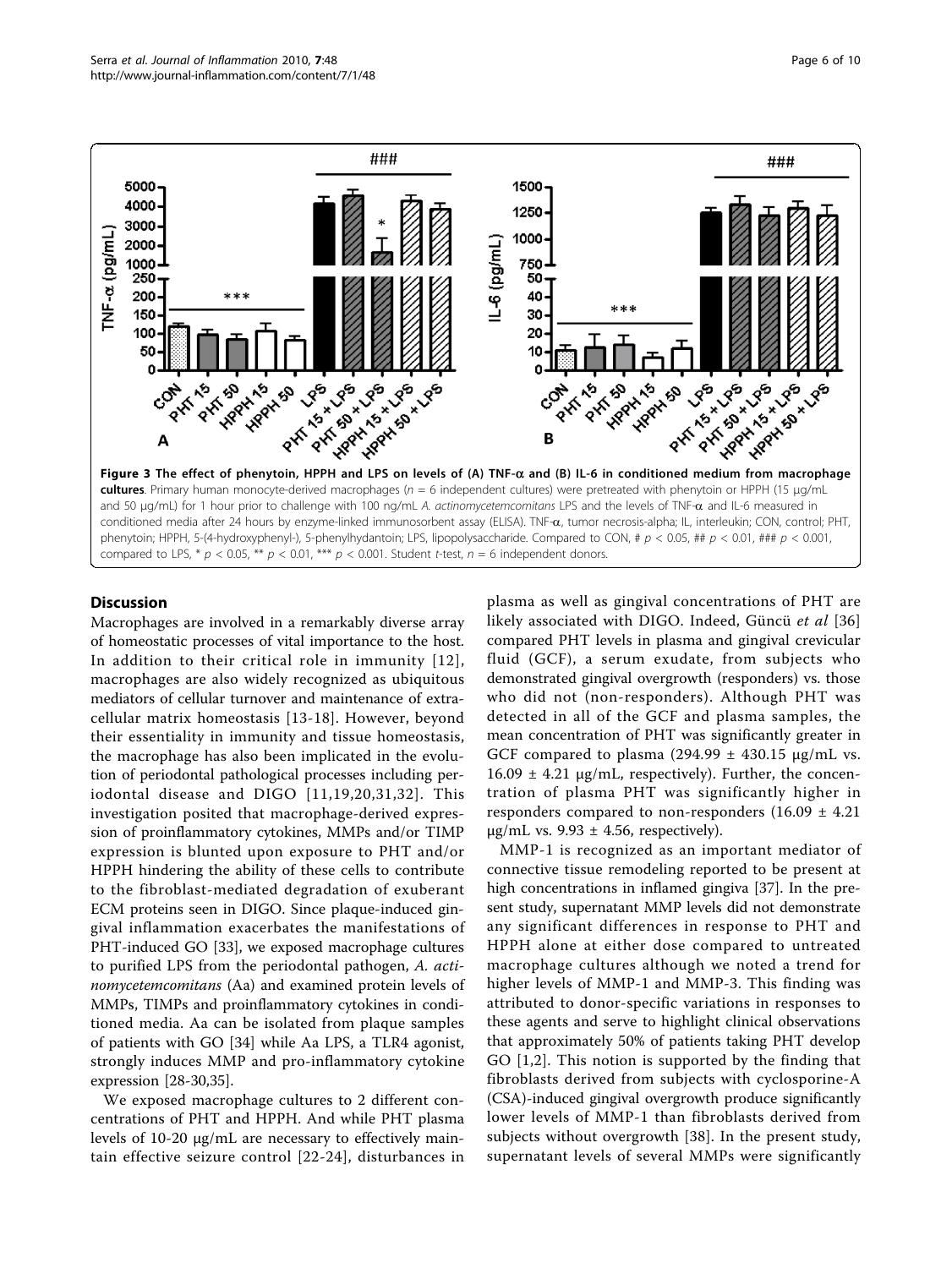decreased relative to LPS-only cultures in a dose-dependent manner suggesting that PHT and HPPH may mitigate the macrophage's ability to degrade ECM proteins by limiting its natural response to produce metalloproteinases. Such a dose response is consistent with other studies which have demonstrated, not only a similar effect on MMP-1 and MMP-3 at the protein and mRNA level [\[39](#page-8-0)-[43\]](#page-8-0), but also that a threshold of serum concentration of CSA helps to govern this mechanism [[44-49\]](#page-8-0).

MMP activity is counteracted by the actions of TIMPs. Here we report that exposure of macrophages to LPS was associated with an increase in TIMP-1 levels while exposure to high concentration  $(50 \mu g/mL)$  of PHT and HPPH, on the other hand, significantly reduced TIMP-1 levels. This finding is in agreement with *in-vitro* and *in-vivo* studies which report a relative reduction in MMP-1 and MMP-8/TIMP-1 in gingival fibroblasts and in serum and GCF concentration in CSA-associated gingival overgrowth subjects [[50,51\]](#page-8-0). This reflects more a decrease in MMP production rather than an increase in TIMP. In fact, this corresponds with our findings in that supernatant levels of TIMP-1 in samples treated with both LPS and high doses of PHT or HPPH were not significantly different relative to untreated controls (Fig. [2](#page-4-0)). The net effect on ECM metabolism is based on the relative ratios of MMP and TIMP. When MMP levels decrease and/or TIMP levels increase, the turnover of ECM diminishes, potentially leading to an exuberant accumulation of these proteins. In this study, elevated levels of PHT in LPS-stimulated macrophages were associated with decreases in both MMP and TIMP levels. Therefore the decrease in TIMP-1 levels was counteracted by decreases in MMP levels. As a result, the macrophage's synergistic relationship with the fibroblast would be compromised leading to DIGO. Indeed, monocytes (macrophage precursors) can stimulate fibroblasts to produce MMP-1 by cell-cell interactions while conditioned media from monocytes is capable of inducing MMP-1 production in fibroblasts [[52\]](#page-8-0). How PHT and HPPH impact monocyte/macrophage-fibroblast interactions and MMP production requires further study.

PHT is known to affect Na<sup>+</sup> as well as  $Ca^{2+}$  metabo-lism [[3\]](#page-7-0), (e.g.,  $Ca^{2+}$  channels) and it is likely that this will impact MMP/TIMP and cytokine levels [[53\]](#page-9-0). Indeed, Na<sup>+</sup> channels have been linked to activation of macrophages and microglia [[54\]](#page-9-0) and accumulating evidence indicates that sodium channel blockers can contribute to modulation of immune functions [[55](#page-9-0)]. PHT has been reported to ameliorate the inflammatory response associated with experimental autoimmune encephalomyelitis in mice [[54](#page-9-0)], modulate intracellular signaling cascades to TLR ligands [\[56](#page-9-0)] and significantly reduce LPS-induced phagocytosis in-vitro[\[53](#page-9-0)]. Here we report a dose-dependent inhibition of macrophage function by way of suppressed supernatant levels of MMP-1, MMP-3, MMP-9, TIMP-1 and TNF- $\alpha$  by PHT in human macrophages challenged with LPS. PHT has been reported to inhibit both activation of T-type calcium channels and RANKL-induced expression of c-fos protein in bone marrow-derived macrophages implying that calcium signals play a role in c-fos expression [\[57](#page-9-0)]. PHT was also shown to inhibit NFATc1 signaling in these cells. Further, in atrial myocytes, pharmacological inhibition of NFAT with 11R-VIVIT almost completely blunted the stretch-induced up-regulation of active-MMP-2/-9 [\[58\]](#page-9-0). Kiode *et al* [\[57\]](#page-9-0) suggested that PHT may inhibit NFATc1 signals through suppression of cfos expression. Since c-fos/AP-1 regulates the expression of numerous inflammatory cytokines and MMPs/TIMPs via promoter AP-1 binding motif [\[59,60](#page-9-0)], suppression of c-fos may provide a possible mechanism whereby MMPs/TIMPs and possibly cytokine levels are inhibited.

In contrast to PHT we report a dose-dependent inhibition of MMP-9 and TIMP-1 by HPPH in cultures challenged with LPS. These discrepancies may be attributed to differences in the interactions of these drugs with target molecules. Kobayashi *et al* [\[61](#page-9-0)] reported that PHT and 5-(4-methylphenyl)-5-phenylhydantoin, which contain a phenyl or methylphenyl group at both R2 and R3-positions activated the ligand binding domain of human pregane X receptor (hPXR), a member of the nuclear receptor family of ligand-activated transcriptional factors, whereas 5-(4-hydroxyphenyl)-5-phenylhydantoin did not. Alternatively, it is possible that higher concentrations of HPPH may be required to achieve results similar to that observed with PHT as evident by the trend for blunting of MMP-1 and MMP3 at higher doses of HPPH (Fig. [1A, C\)](#page-3-0). Nevertheless, these findings serve to highlight the impact of PHT and HPPH, on the macrophage's ability to contribute to ECM turnover and underscore the importance of  $Na^+$  and  $Ca^{2+}$  channels in activated macrophages.

An interesting finding of our study was the suppression of TNF- $\alpha$  but not IL-6 by PHT. IL-6 enhances proliferation of fibroblasts and exerts a positive effect on collagen and glycosaminoglycan synthesis [\[62,63\]](#page-9-0). At high levels, TNF- $\alpha$  has been reported to inhibit collagen synthesis [[64](#page-9-0)] and increase MMP synthesis in gingival fibroblasts [\[65](#page-9-0)-[67\]](#page-9-0), which contributes to gingival breakdown. Conversely, at low levels ( $< 10$  ng/ml) TNF- $\alpha$  stimulates cellular proliferation, induces production of ECM and inhibits phagocytosis of collagen by gingival fibroblasts [[68,69\]](#page-9-0). Since TNF- $\alpha$  enhances MMP-1 [\[70](#page-9-0)] and MMP-9 [[71](#page-9-0)] expression, the blunting of TNF- $\alpha$ levels observed in the present study may have contributed to the decrease in supernatant levels of MMP-1 and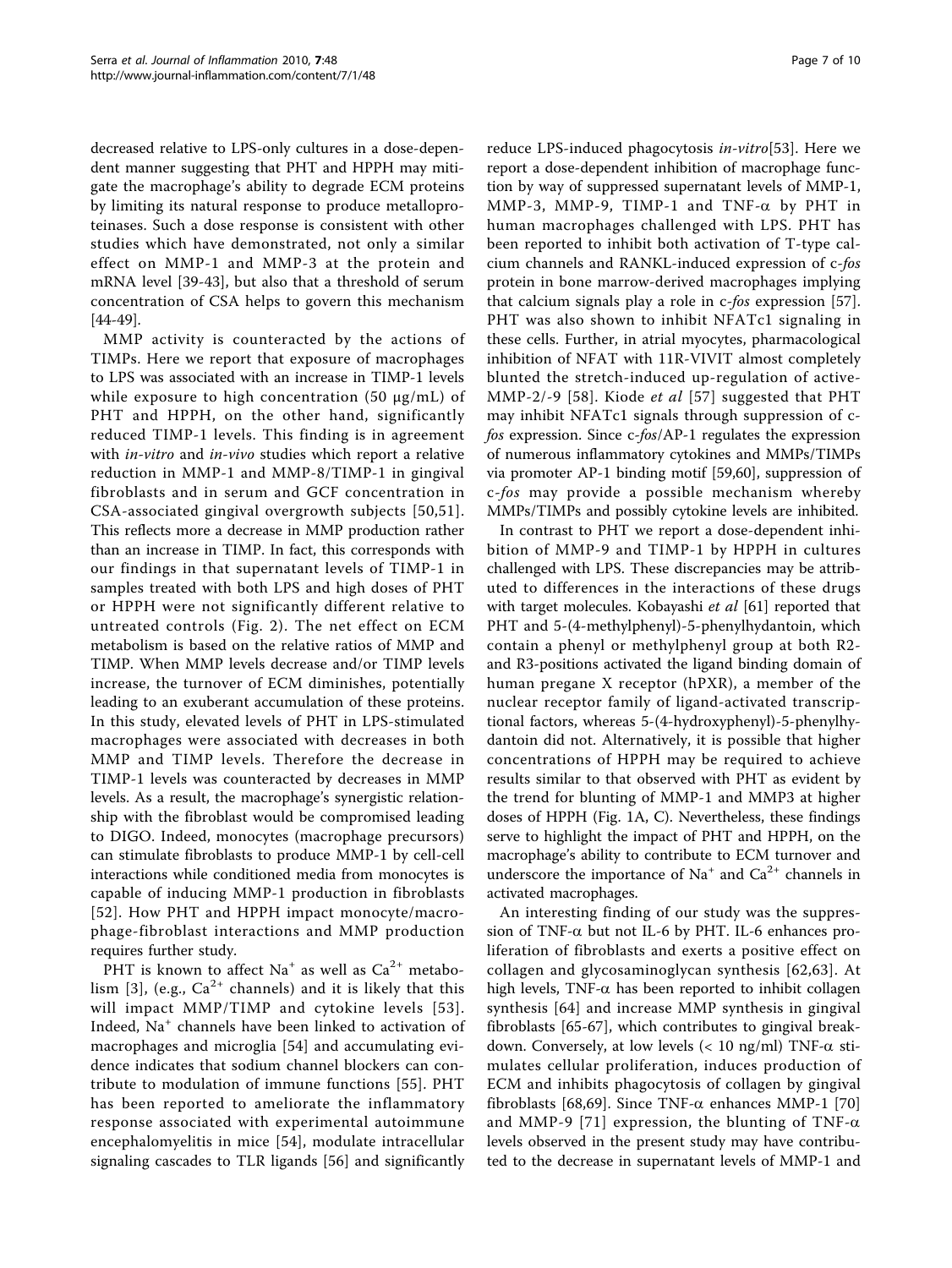<span id="page-7-0"></span>MMP-9. In microglial cells, blockade of sodium channels with PHT significantly reduced LPS-induced secretion of IL-1 $\alpha$ , IL-1 $\beta$ , and TNF- $\alpha$ , but not IL-6 or IL-10 suggesting that sodium channels participate in the process of cytokine release [[53](#page-9-0)]. In agreement, we noted specific modulation of LPS-induced TNF- $\alpha$  but not IL-6 in the presence of high concentrations of PHT  $(50 \mu g)$ ml). Black *et al* [[53\]](#page-9-0) also demonstrated that tetrodotoxin, a sodium channel blocker, inhibited secretion of IL-1 $\alpha$ , IL-1 $\beta$ , and TNF- $\alpha$  secretion but to a lesser degree than PHT, in spite of similar inhibitory actions on sodium channels. This difference was likely due to the effects on  $Ca^{2+}$  metabolism by PHT. It was also interesting to note that HPPH had no effect on TNF- $\alpha$ levels. As discussed above this may be due to differences in the interactions of HPPH with target molecules or that higher dose of HPPH is required for inhibition of TNF- $\alpha$ .

In macrophages, increased  $TNF-\alpha$  production in response to LPS challenge is associated with a transient increase in intracellular calcium [[72](#page-9-0),[73](#page-9-0)] so that intracellular calcium may participate as a second messenger in TLR4-dependent signaling [[72](#page-9-0),[74](#page-9-0)]. Insight into a possible mechanism linking intracellular calcium and cytokine levels was recently demonstrated using RAW macrophages [[75\]](#page-9-0). Using a pharmacological approach, Yamashiro et al [[75](#page-9-0)] examined the role of transient receptor potential vanilloin 4 (TRPV2), a calcium permeable channel, in LPS-induced calcium mobilization and induction of cytokines. They reported that LPS-induced IL-6 production was due at least in part by calcium mobilization solely from intracellular sources and partly by entry of extracellular calcium through TRPV2. Further, they reported that in addition to calcium mobilization through the  $IP_3$ -receptor, TRPV2-mediated intracellular calcium mobilization involved NF $\kappa$ B-dependent TNF- $\alpha$  and IL-6 expression, while extracellular calcium entry is involved in  $N F \kappa B$ independent IL-6 production. Collectively, these findings may provide insights into how PHT and HPPH modulate cytokine and possibly MMP/TIMP levels. Future studies will be necessary to evaluate the impact of these agents on intracellular and extracellular calcium levels in macrophages prior to LPS challenge and their correlation to cytokine and MMP/TIMP production.

# Conclusions

Our results demonstrate that PHT as well as its metabolite, HPPH significantly blunt A. actinomycetemcomitans LPS-induced levels of MMP-1, MMP-3, MMP-9 and TIMP-1 in a dose-dependent manner and that a high concentration of PHT significantly decreases  $TNF-\alpha$  but not IL-6 levels in the human macrophage. Given the presence of significant numbers of macrophages in gingival tissues and the correlation between the quality of plaque control and fibrosis, our data reveals a mechanism whereby both PHT and its metabolite, HPPH dysregulate macrophage function. Blunting of macrophage derived MMPs and TNF- $\alpha$  by these agents in response to stimuli may permit collagen accumulation without the counteracting production of MMPs by these cells.

### Acknowledgements

We would like to thank Dr. Keith L. Kirkwood (University of South Carolina, USA) for his kind gift of purified A. actinomycetemcomitans LPS and to Dr. Steven Offenbacher and Dr. Silvana Barros (University of North Carolina at Chapel Hill) for helpful suggestions to this report. We would also like to thank Janice Ko and Roger Arce for their technical assistance. This work was supported by the University of North Carolina at Chapel Hill, School of Dentistry, North Carolina, USA.

#### Author details

<sup>1</sup>Department of Periodontology, School of Dentistry, University of North Carolina at Chapel Hill, Chapel Hill, North Carolina, USA. <sup>2</sup> Department of Periodontics, School of Dentistry, Loma Linda University, Loma Linda, CA, 92350, USA.

#### Authors' contributions

RS, NA and SN contributed to the concept and design of the study, and to the manuscript writing. SN, RS and AA performed isolated of monocytes and culture of macrophages. RS and AA performed the MMP, TIMP protein assays, cytokine assays, and viability assays. RS, NA and SN performed the data analysis. All authors read and approved the final manuscript.

#### Competing interests

The authors declare that they have no competing interests.

#### Received: 30 April 2010 Accepted: 15 September 2010 Published: 15 September 2010

#### References

- Dongari-Bagtzoglou A: [Informational paper: Drug-associated gingival](http://www.ncbi.nlm.nih.gov/pubmed/15562922?dopt=Abstract) [enlargement.](http://www.ncbi.nlm.nih.gov/pubmed/15562922?dopt=Abstract) J Periodontol 2004, 75:1424-1431.
- 2. Penarrocha-Diago M, Bagan-Sebastian JV, Vera-Sempere F: [Diphenylhydantoin-induced gingival overgrowth in man: a](http://www.ncbi.nlm.nih.gov/pubmed/2213467?dopt=Abstract) [clinicopathological study.](http://www.ncbi.nlm.nih.gov/pubmed/2213467?dopt=Abstract) J Periodontol 1990, 61:571-574.
- 3. Pincus HH: Diphenyldantoin and ion flux in lobster nerve. Arch Neur 1972, 26:4-10.
- 4. Bajpai M, Roskos LK, Shen DD, Levy RH: [Roles of cytochrome P4502C9 and](http://www.ncbi.nlm.nih.gov/pubmed/8971149?dopt=Abstract) [cytochrome P4502C19 in the stereoselective metabolism of phenytoin](http://www.ncbi.nlm.nih.gov/pubmed/8971149?dopt=Abstract) [to its major metabolite.](http://www.ncbi.nlm.nih.gov/pubmed/8971149?dopt=Abstract) Drug Metab Dispos 1996, 24:1401-1403.
- 5. Lin CJ, Yen MF, Hu OY, Lin MS, Hsiong CH, Liou HH: [Association of](http://www.ncbi.nlm.nih.gov/pubmed/18154472?dopt=Abstract) [galactose single-point test levels and phenytoin metabolic](http://www.ncbi.nlm.nih.gov/pubmed/18154472?dopt=Abstract) [polymorphisms with gingival hyperplasia in patients receiving long-term](http://www.ncbi.nlm.nih.gov/pubmed/18154472?dopt=Abstract) [phenytoin therapy.](http://www.ncbi.nlm.nih.gov/pubmed/18154472?dopt=Abstract) Pharmacotherapy 2008, 28:35-41.
- 6. Ieiri I, Goto W, Hirata K, Toshitani A, Imayama S, Ohyama Y, Yamada H, Ohtsubo K, Higuchi S: [Effect of 5-\(p-hydroxyphenyl\)-5-phenylhydantoin](http://www.ncbi.nlm.nih.gov/pubmed/8751021?dopt=Abstract) [\(p-HPPH\) enantiomers, major metabolites of phenytoin, on the](http://www.ncbi.nlm.nih.gov/pubmed/8751021?dopt=Abstract) [occurrence of chronic-gingival hyperplasia: in vivo and in vitro study.](http://www.ncbi.nlm.nih.gov/pubmed/8751021?dopt=Abstract) Eur J Clin Pharmacol 1995, 49:51-56.
- 7. Seymour RA, Ellis JS, Thomason JM: [Risk factors for drug-induced gingival](http://www.ncbi.nlm.nih.gov/pubmed/10783833?dopt=Abstract) [overgrowth.](http://www.ncbi.nlm.nih.gov/pubmed/10783833?dopt=Abstract) J Clin Periodontol 2000, 27:217-223.
- 8. Seymour RA, Thomason JM, Ellis JS: [The pathogenesis of drug-induced](http://www.ncbi.nlm.nih.gov/pubmed/8707974?dopt=Abstract) [gingival overgrowth.](http://www.ncbi.nlm.nih.gov/pubmed/8707974?dopt=Abstract) J Clin Periodontol 1996, 23:165-175.
- 9. Abergel RP, Meeker CA, Lam TS, Dwyer RM, Lesavoy MA, Uitto J: Control of connective tissue metabolism by lasers. Recent developments and future prospects. J Amer Acad Dermatol 1984, 11:1142-1150.
- 10. Hassell TM, Page RC, Narayanan AS, Cooper CG: [Diphenylhydantoin](http://www.ncbi.nlm.nih.gov/pubmed/1066702?dopt=Abstract) [\(dilantin\) gingival hyperplasia: drug-induced abnormality of connective](http://www.ncbi.nlm.nih.gov/pubmed/1066702?dopt=Abstract) [tissue.](http://www.ncbi.nlm.nih.gov/pubmed/1066702?dopt=Abstract) Proc Natl Acad Sci USA 1976, 73:2909-2912.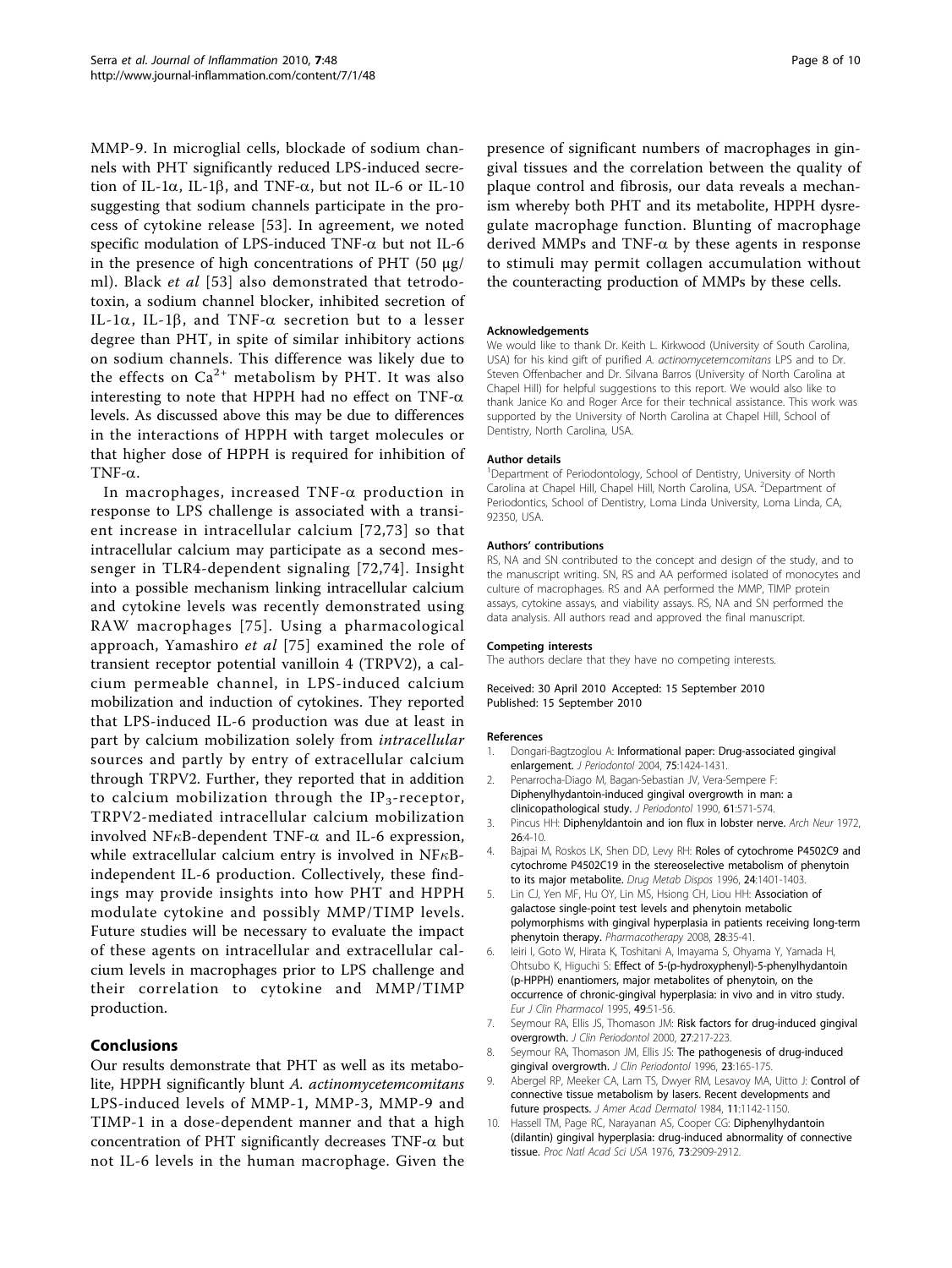- <span id="page-8-0"></span>11. Iacopino A, Doxey D, Cutler C, Nares S, Stoever K, Foit J, Gonzales A, Dill RE: [Phenytoin and cyclosporine A specifically regulate macrophage](http://www.ncbi.nlm.nih.gov/pubmed/9029455?dopt=Abstract) [phenytoin and expression of platelet-derived growth factor and](http://www.ncbi.nlm.nih.gov/pubmed/9029455?dopt=Abstract) [interleukin-1 in vitro and in vivo: possible molecular mechanism of](http://www.ncbi.nlm.nih.gov/pubmed/9029455?dopt=Abstract) [drug-induced gingival hyperplasia.](http://www.ncbi.nlm.nih.gov/pubmed/9029455?dopt=Abstract) J Periodontol 1997, 68:73-83.
- 12. Nares S, Wahl SM: Monocytes and Macrophages. In Measuring Immunity: Basic Science and Clinical Practice. Edited by: Lotze MT, Thomson AT. London: Elsevier; , 1 2005:299-311.
- 13. Riches DW: The multiple roles of macrophages in wound healing. In The Molecular and Cellular Biology of Wound Repair. Edited by: Clark RAF, Henson PM. New York: Plenum Press; 1988:213-239.
- 14. Andreesen R, Brugger W, Scheinenbogen C: Surface phenotype analysis of human monocyte to macrophage differentiation. J Leuk Biol 1990, 47:490-497.
- 15. Messadi DV, Bertolami CN: [General principles of healing pertinent to the](http://www.ncbi.nlm.nih.gov/pubmed/1879568?dopt=Abstract) [periodontal problem.](http://www.ncbi.nlm.nih.gov/pubmed/1879568?dopt=Abstract) Dent Clin North Am 1991, 35:443-457.
- 16. Martin P, Hopkins-Woolley J, McCluskey J: [Growth factors and cutaneous](http://www.ncbi.nlm.nih.gov/pubmed/1325207?dopt=Abstract) [wound repair.](http://www.ncbi.nlm.nih.gov/pubmed/1325207?dopt=Abstract) Prog Growth Factor Res 1992, 4:25-44.
- 17. Kreutz M, Krause SW, Rehm A: Macrophage heterogeneity and differentiation. Pres Immunol 1992, 143:107-115.
- 18. Wikesjo UME, Nilveus RE, Selvig KA: [Significance of early healing events](http://www.ncbi.nlm.nih.gov/pubmed/1593409?dopt=Abstract) [on periodontal repair: a review.](http://www.ncbi.nlm.nih.gov/pubmed/1593409?dopt=Abstract) J Periodontol 1992, 63:158-165.
- 19. Nares S, Ng MC, Dill RE, Park B, Cutler CW, Iacopino AM: [Cyclosporine A](http://www.ncbi.nlm.nih.gov/pubmed/8708960?dopt=Abstract) [upregulates platelet-derived growth factor B chain in hyperplastic](http://www.ncbi.nlm.nih.gov/pubmed/8708960?dopt=Abstract) [human gingiva.](http://www.ncbi.nlm.nih.gov/pubmed/8708960?dopt=Abstract) J Periodontol 1996, 67:271-278.
- 20. Nares S, Moutsopoulos NM, Angelov N, Rangel ZG, Munson PJ, Sinha N, Wahl SM: [Rapid myeloid cell transcriptional and proteomic responses to](http://www.ncbi.nlm.nih.gov/pubmed/19264901?dopt=Abstract) [periodontopathogenic Porphyromonas gingivalis.](http://www.ncbi.nlm.nih.gov/pubmed/19264901?dopt=Abstract) Am J Pathol 2009, 174:1400-1414.
- 21. Peng G, Greenwell-Wild T, Nares S, Jin W, Lei KJ, Rangel ZG, Munson PJ, Wahl SM: [Myeloid differentiation and susceptibility to HIV-1 are linked to](http://www.ncbi.nlm.nih.gov/pubmed/17371941?dopt=Abstract) [APOBEC3 expression.](http://www.ncbi.nlm.nih.gov/pubmed/17371941?dopt=Abstract) Blood 2007, 110:393-400.
- 22. Vajda FJE: [The value of phenytoin plasma levels in the treatment of](http://www.ncbi.nlm.nih.gov/pubmed/5491081?dopt=Abstract) [epilepsy.](http://www.ncbi.nlm.nih.gov/pubmed/5491081?dopt=Abstract) Med J Aust 1970, 2:1074-1076.
- 23. Hvidberg EI, Dam M: [Clinical pharmacokinetics of anticonvulsants.](http://www.ncbi.nlm.nih.gov/pubmed/797496?dopt=Abstract) Clin Pharmacokinet 1976, 1:161-188.
- 24. Eadie MJ: [Plasma level monitoring of anticonvulsants.](http://www.ncbi.nlm.nih.gov/pubmed/797492?dopt=Abstract) Clin Pharmacokinet 1976, 1:52-66.
- 25. Chen RM, Chen TG, Chen TL, Lin LL, Chang CC, Chang HC, Wu CH: [Anti](http://www.ncbi.nlm.nih.gov/pubmed/15965071?dopt=Abstract)[inflammatory and antioxidative effects of propofol on](http://www.ncbi.nlm.nih.gov/pubmed/15965071?dopt=Abstract) [lipopolysaccharide-activated macrophages.](http://www.ncbi.nlm.nih.gov/pubmed/15965071?dopt=Abstract) Ann N Y Acad Sci 2005, 1042:262-271.
- 26. Rival Y, Benéteau N, Chapuis V, Taillandier T, Lestienne F, Dupont-Passelaigue E, Patoiseau JF, Colpaert FC, Junquéro D: [Cardiovascular drugs](http://www.ncbi.nlm.nih.gov/pubmed/15169608?dopt=Abstract) [inhibit MMP-9 activity from human THP-1 macrophages.](http://www.ncbi.nlm.nih.gov/pubmed/15169608?dopt=Abstract) DNA Cell Biol 2004, 23:283-292.
- 27. Rossa C Jr, Liu M, Bronson P, Kirkwood KL: [Transcriptional activation of](http://www.ncbi.nlm.nih.gov/pubmed/17621549?dopt=Abstract) [MMP-13 by periodontal pathogenic LPS requires p38 MAP kinase.](http://www.ncbi.nlm.nih.gov/pubmed/17621549?dopt=Abstract) J Endotoxin Res 2007, 13:85-93.
- 28. Bodet C, Chandad F, Grenier D: Inflammatory responses of a macrophage/epithelial cell co-culture model to mono and mixed infections with Porphyromonas gingivalis, Treponema denticola, and Tannerella forsythia. Microbes Infec 2006, 8:27-35.
- 29. Woo CH, Lim JH, Kim JH: [Lipopolysaccharide induces matrix](http://www.ncbi.nlm.nih.gov/pubmed/15557194?dopt=Abstract) [metalloproteinase-9 expression via a mitochondrial reactive oxygen](http://www.ncbi.nlm.nih.gov/pubmed/15557194?dopt=Abstract) [species-p38 kinase-activator protein-1 pathway in Raw 264.7 cells.](http://www.ncbi.nlm.nih.gov/pubmed/15557194?dopt=Abstract) J Immunol 2004, 173:6973-6980.
- 30. Zhang Y, Mc Cluskey K, Fujii K, Wahl L: [Differential regulation of monocyte](http://www.ncbi.nlm.nih.gov/pubmed/9743373?dopt=Abstract) [matrix metalloproteinase and TIMP-1 production by TNF-alpha,](http://www.ncbi.nlm.nih.gov/pubmed/9743373?dopt=Abstract) [granulocyte-macrophage CSF, and IL-1 beta through prostaglandin](http://www.ncbi.nlm.nih.gov/pubmed/9743373?dopt=Abstract)[dependent and -independent mechanisms.](http://www.ncbi.nlm.nih.gov/pubmed/9743373?dopt=Abstract) J Immunol 1998, 161:3071-3076.
- 31. Trackman PC, Kantarci A: Connective tissue metabolism and gingival overgrowth. Crit Rev Oral Biol Med 2004, 4:165-175.
- 32. Nurmenniemi PK, Pernu HE, Laukkanen P, Knuuttila ML: [Macrophage](http://www.ncbi.nlm.nih.gov/pubmed/12479637?dopt=Abstract) [subpopulations in gingival overgrowth induced by nifedipine and](http://www.ncbi.nlm.nih.gov/pubmed/12479637?dopt=Abstract) [immunosuppressive medication.](http://www.ncbi.nlm.nih.gov/pubmed/12479637?dopt=Abstract) J Periodontol 2002, 73:1323-1330.
- 33. Majola MP, McFadyen ML, Connolly C, Nair YP, Govender M, Laher MH: [Factors influencing phenytoin-induced gingival enlargement.](http://www.ncbi.nlm.nih.gov/pubmed/10914892?dopt=Abstract) J Clin Periodontol 2000, 27:506-512.
- 34. Akiyama S, Amano A, Kato T, Takada Y, Kimura KR, Morisaki I: [Relationship](http://www.ncbi.nlm.nih.gov/pubmed/16390469?dopt=Abstract) [of periodontal bacteria and Porphyromonas gingivalis fimA variations](http://www.ncbi.nlm.nih.gov/pubmed/16390469?dopt=Abstract) [with phenytoin-induced gingival overgrowth.](http://www.ncbi.nlm.nih.gov/pubmed/16390469?dopt=Abstract) Oral Dis 2006, 12:51-56.
- 35. La VD, Bergeron C, Gafner S, Grenier D: [Grape seed extract suppresses](http://www.ncbi.nlm.nih.gov/pubmed/19905958?dopt=Abstract) [lipopolysaccharide-induced matrix metalloproteinase \(MMP\) secretion by](http://www.ncbi.nlm.nih.gov/pubmed/19905958?dopt=Abstract) [macrophages and inhibits human MMP-1 and -9 activities.](http://www.ncbi.nlm.nih.gov/pubmed/19905958?dopt=Abstract) J Periodontol 2009, 80:1875-1882.
- 36. Güncü GN, Caglayan F, Dinçel A, Bozkurt A, Saygi S, Karabulut E: [Plasma](http://www.ncbi.nlm.nih.gov/pubmed/17209785?dopt=Abstract) [and gingival crevicular fluid phenytoin concentrations as risk factors for](http://www.ncbi.nlm.nih.gov/pubmed/17209785?dopt=Abstract) [gingival overgrowth.](http://www.ncbi.nlm.nih.gov/pubmed/17209785?dopt=Abstract) J Periodontol 2006, 77:2005-2010.
- 37. Ryan ME, Golub LM: Modulation of matrix metalloproteinase activities in periodontitis as a treatment of strategy. J Periodontol 2000, 24:226-238.
- 38. Sukkar TZ, Thomason JM, Cawston TE, Lakey R, Jones D, Catterall J, Seymour RA: [Gingival fibroblasts grown from cyclosporin-treated](http://www.ncbi.nlm.nih.gov/pubmed/17956473?dopt=Abstract) [patients show a reduced production of matrix metalloproteinase-1](http://www.ncbi.nlm.nih.gov/pubmed/17956473?dopt=Abstract) [\(MMP-1\) compared with normal gingival fibroblasts, and cyclosporin](http://www.ncbi.nlm.nih.gov/pubmed/17956473?dopt=Abstract) [down-regulates the production of MMP-1 stimulated by pro](http://www.ncbi.nlm.nih.gov/pubmed/17956473?dopt=Abstract)[inflammatory cytokines.](http://www.ncbi.nlm.nih.gov/pubmed/17956473?dopt=Abstract) J Periodontal Res 2007, 42:580-588.
- Sugano N, Ito K, Murai S: [Cyclosporin A inhibits collagenase gene](http://www.ncbi.nlm.nih.gov/pubmed/9879517?dopt=Abstract) [expression via AP-1 and JNK suppression in human gingival fibroblasts.](http://www.ncbi.nlm.nih.gov/pubmed/9879517?dopt=Abstract) J Periodontal Res 1998, 33:448-452.
- 40. Bolzani G, Della Coletta R, Martelli Júnior H, Martelli Júnior H, Graner E: [Cyclosporin A inhibits production and activity of matrix](http://www.ncbi.nlm.nih.gov/pubmed/10791709?dopt=Abstract) [metalloproteinases by gingival fibroblasts.](http://www.ncbi.nlm.nih.gov/pubmed/10791709?dopt=Abstract) J Periodontal Res 2000, 35:51-58.
- 41. Kataoka M, Shimizu Y, Kunikiyo K, Asahara Y, Yamashita K, Ninomiya M, Morisaki I, Ohsaki Y, Kido JI, Nagata T: [Cyclosporin A decreases the](http://www.ncbi.nlm.nih.gov/pubmed/10653601?dopt=Abstract) [degradation of type I collagen in rat gingival overgrowth.](http://www.ncbi.nlm.nih.gov/pubmed/10653601?dopt=Abstract) J Cell Physiol 2000, 182:351-358.
- 42. Yamada H, Nishimura F, Naruishi K, Chou HH, Takashiba S, Albright GM, Nares S, Iacopino AM, Murayama Y: [Phenytoin and cyclosporin A suppress](http://www.ncbi.nlm.nih.gov/pubmed/10914799?dopt=Abstract) [the expression of MMP-1, TIMP-1, and cathepsin L, but not cathepsin B](http://www.ncbi.nlm.nih.gov/pubmed/10914799?dopt=Abstract) [in cultured gingival fibroblasts.](http://www.ncbi.nlm.nih.gov/pubmed/10914799?dopt=Abstract) J Periodontol 2000, 71:955-960.
- 43. Hyland PL, Traynor PS, Myrillas TT, Marley JJ, Linden GJ, Winter P, Leadbetter N, Cawston TE, Irwin CR: [The effects of cyclosporin on the](http://www.ncbi.nlm.nih.gov/pubmed/12747447?dopt=Abstract) [collagenolytic activity of gingival fibroblasts.](http://www.ncbi.nlm.nih.gov/pubmed/12747447?dopt=Abstract) J Periodontol 2003, 74:437-445.
- 44. McGaw T, Lam S, Coates J: [Cyclosporin-induced gingival overgrowth:](http://www.ncbi.nlm.nih.gov/pubmed/3477745?dopt=Abstract) [correlation with dental plaque scores, gingivitis scores, and cyclosporin](http://www.ncbi.nlm.nih.gov/pubmed/3477745?dopt=Abstract) [levels in serum and saliva.](http://www.ncbi.nlm.nih.gov/pubmed/3477745?dopt=Abstract) Oral Surg Oral Med Oral Pathol 1987, 64:293-297.
- 45. Pan WL, Chan CP, Huang CC, Lai MK: [Cyclosporine-induced gingival](http://www.ncbi.nlm.nih.gov/pubmed/1496598?dopt=Abstract) [overgrowth.](http://www.ncbi.nlm.nih.gov/pubmed/1496598?dopt=Abstract) Transplant Proc 1992, 24:1393-1394.
- 46. Pernu HE, Pernu LM, Huttunen KR, Nieminen PA, Knuuttila ML: [Gingival](http://www.ncbi.nlm.nih.gov/pubmed/1625155?dopt=Abstract) [overgrowth among renal transplant recipients related to](http://www.ncbi.nlm.nih.gov/pubmed/1625155?dopt=Abstract) [immunosuppressive medication and possible local background factors.](http://www.ncbi.nlm.nih.gov/pubmed/1625155?dopt=Abstract) J Periodontol 1992, 63:548-553.
- 47. King GN, Fullinfaw R, Higgins TJ, Walker RG, Francis DM, Wiesenfeld D: [Gingival hyperplasia in renal allograft recipients receiving cyclosporin-A](http://www.ncbi.nlm.nih.gov/pubmed/8473540?dopt=Abstract) [and calcium antagonists.](http://www.ncbi.nlm.nih.gov/pubmed/8473540?dopt=Abstract) J Clin Periodontol 1993, 20:286-293
- 48. O'Valle F, Mesa FL, Gómez-Morales M, Aguilar D, Caracuel MD, Medina-Cano MT, Andújar M, López-Hidalgo J, García del Moral R: [Immunohistochemical study of 30 cases of cyclosporin A-induced](http://www.ncbi.nlm.nih.gov/pubmed/7608852?dopt=Abstract) [gingival overgrowth.](http://www.ncbi.nlm.nih.gov/pubmed/7608852?dopt=Abstract) J Periodontol 1994, 65:724-730.
- 49. Thomason JM, Seymour RA, Ellis JS, Kelly PJ, Parry G, Dark J, Idle JR: [Iatrogenic gingival overgrowth in cardiac transplantation.](http://www.ncbi.nlm.nih.gov/pubmed/7473018?dopt=Abstract) J Periodontol 1995, 66:742-746.
- 50. Emingil G, Afacan B, Tervahartiala T, Toz H, Atilla G, Sorsa T: [Gingival](http://www.ncbi.nlm.nih.gov/pubmed/18269661?dopt=Abstract) [crevicular fluid and serum matrix metalloproteinase-8 and tissue](http://www.ncbi.nlm.nih.gov/pubmed/18269661?dopt=Abstract) [inhibitor of matrix metalloproteinase-1 levels in renal transplant patients](http://www.ncbi.nlm.nih.gov/pubmed/18269661?dopt=Abstract) [undergoing different immunosuppressive therapy.](http://www.ncbi.nlm.nih.gov/pubmed/18269661?dopt=Abstract) J Clin Periodontol 2008, 35:221-229.
- 51. Gagliano N, Moscheni C, Dellavia C, Stabellini G, Ferrario VF, Gioia M: [Immunosuppression and gingival overgrowth: gene and protein](http://www.ncbi.nlm.nih.gov/pubmed/15691347?dopt=Abstract) [expression profiles of collagen turnover in FK506-treated human](http://www.ncbi.nlm.nih.gov/pubmed/15691347?dopt=Abstract) [gingival fibroblasts.](http://www.ncbi.nlm.nih.gov/pubmed/15691347?dopt=Abstract) J Clin Periodontol 2005, 32:167-173.
- 52. Domeij H, Yucel-Lindberg T, Modéer T: [Cell interactions between human](http://www.ncbi.nlm.nih.gov/pubmed/16499713?dopt=Abstract) [gingival fibroblasts and monocytes stimulate the production of matrix](http://www.ncbi.nlm.nih.gov/pubmed/16499713?dopt=Abstract) [metalloproteinase-1 in gingival fibroblasts.](http://www.ncbi.nlm.nih.gov/pubmed/16499713?dopt=Abstract) J Periodontal Res 2006, 41:108-117.